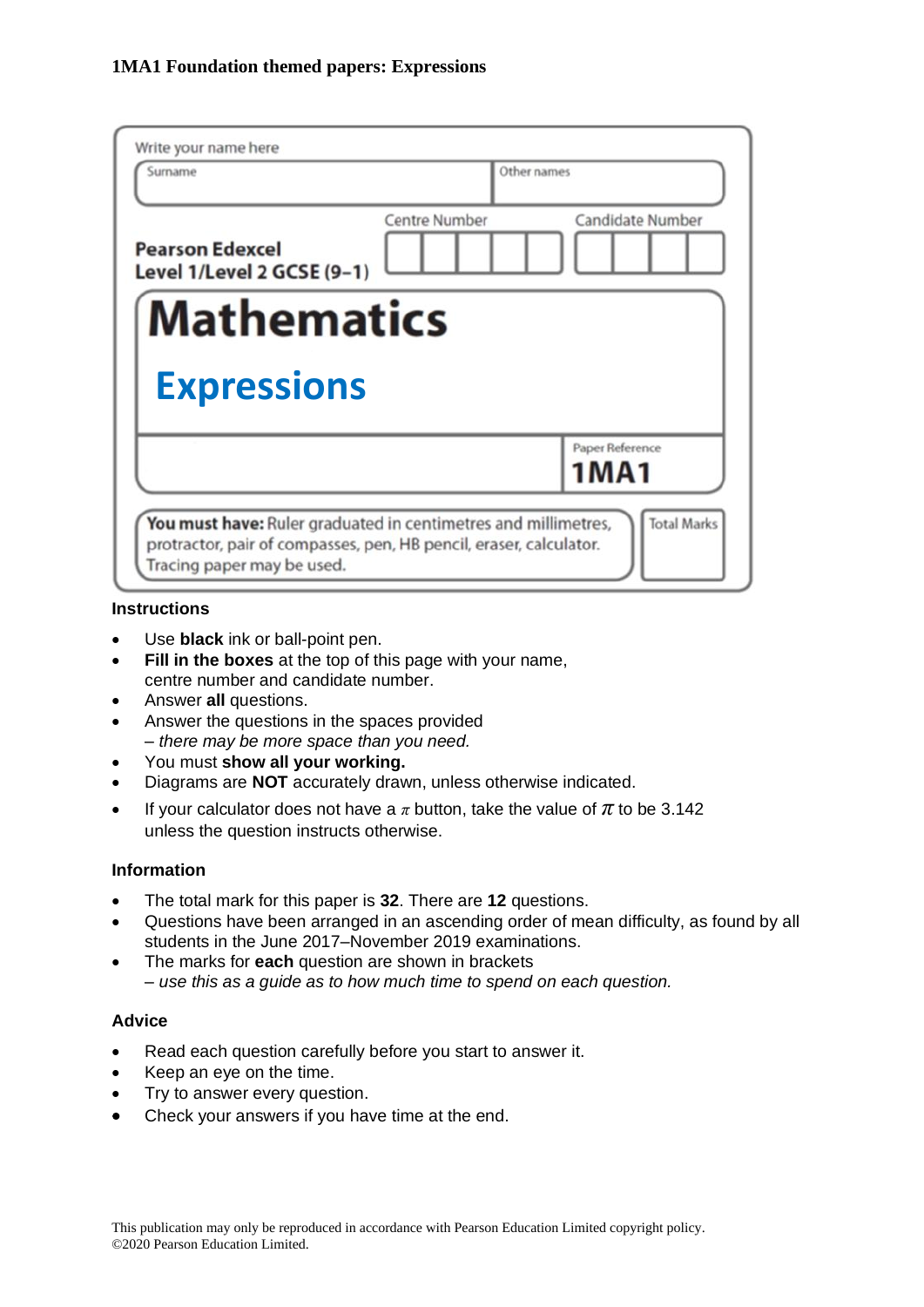| <b>1MA1 Foundation themed papers: Expressions</b> |                                   |  |
|---------------------------------------------------|-----------------------------------|--|
| Simplify $y + 3y - 2y$                            |                                   |  |
|                                                   | (Total for Question 1 is 1 mark)  |  |
| Simplify $4e + 6f + 7e - f$                       |                                   |  |
|                                                   | (Total for Question 2 is 2 marks) |  |
| (a) Simplify $2a \times 5b$                       |                                   |  |
|                                                   | (1)                               |  |
| (b) Simplify $3x + 2y + 5x - y$                   |                                   |  |
|                                                   |                                   |  |
|                                                   | (2)                               |  |
|                                                   | (Total for Question 3 is 3 marks) |  |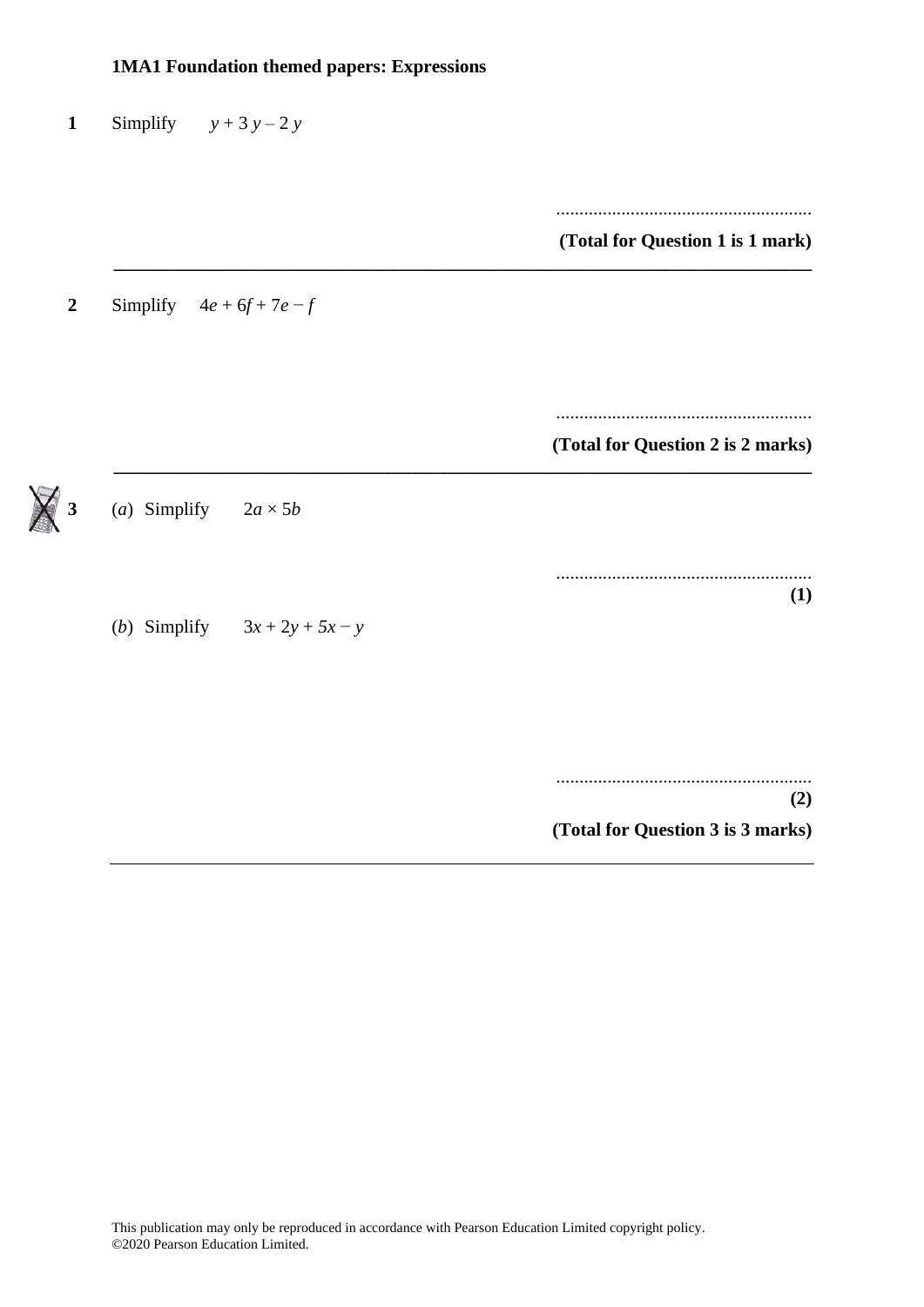#### **1MA1 Foundation themed papers: Expressions**

**4** (*a*) Simplify  $3f \times 5g$ ...................................................... **(1)** (*b*) Simplify  $t \times t$ ...................................................... **(1)** (*c*) Simplify  $\frac{2n+6n}{2}$ 2 ...................................................... **(1) (Total for Question 4 is 3 marks) \_\_\_\_\_\_\_\_\_\_\_\_\_\_\_\_\_\_\_\_\_\_\_\_\_\_\_\_\_\_\_\_\_\_\_\_\_\_\_\_\_\_\_\_\_\_\_\_\_\_\_\_\_\_\_\_\_\_\_\_\_\_\_\_\_\_\_\_\_\_\_\_\_\_\_ 5** (*a*) Simplify  $a \times b \times 7$ ....................................................... **(1)** (*b*) Simplify  $y \times y \times y$ ....................................................... **(1)**  $\frac{e \times e \times e \times f}{e \times e \times f \times f}$ (*c*) Simplify fully ....................................................... **(2) (Total for Question 5 is 4 marks) \_\_\_\_\_\_\_\_\_\_\_\_\_\_\_\_\_\_\_\_\_\_\_\_\_\_\_\_\_\_\_\_\_\_\_\_\_\_\_\_\_\_\_\_\_\_\_\_\_\_\_\_\_\_\_\_\_\_\_\_\_\_\_\_\_\_\_\_\_\_\_\_\_\_\_**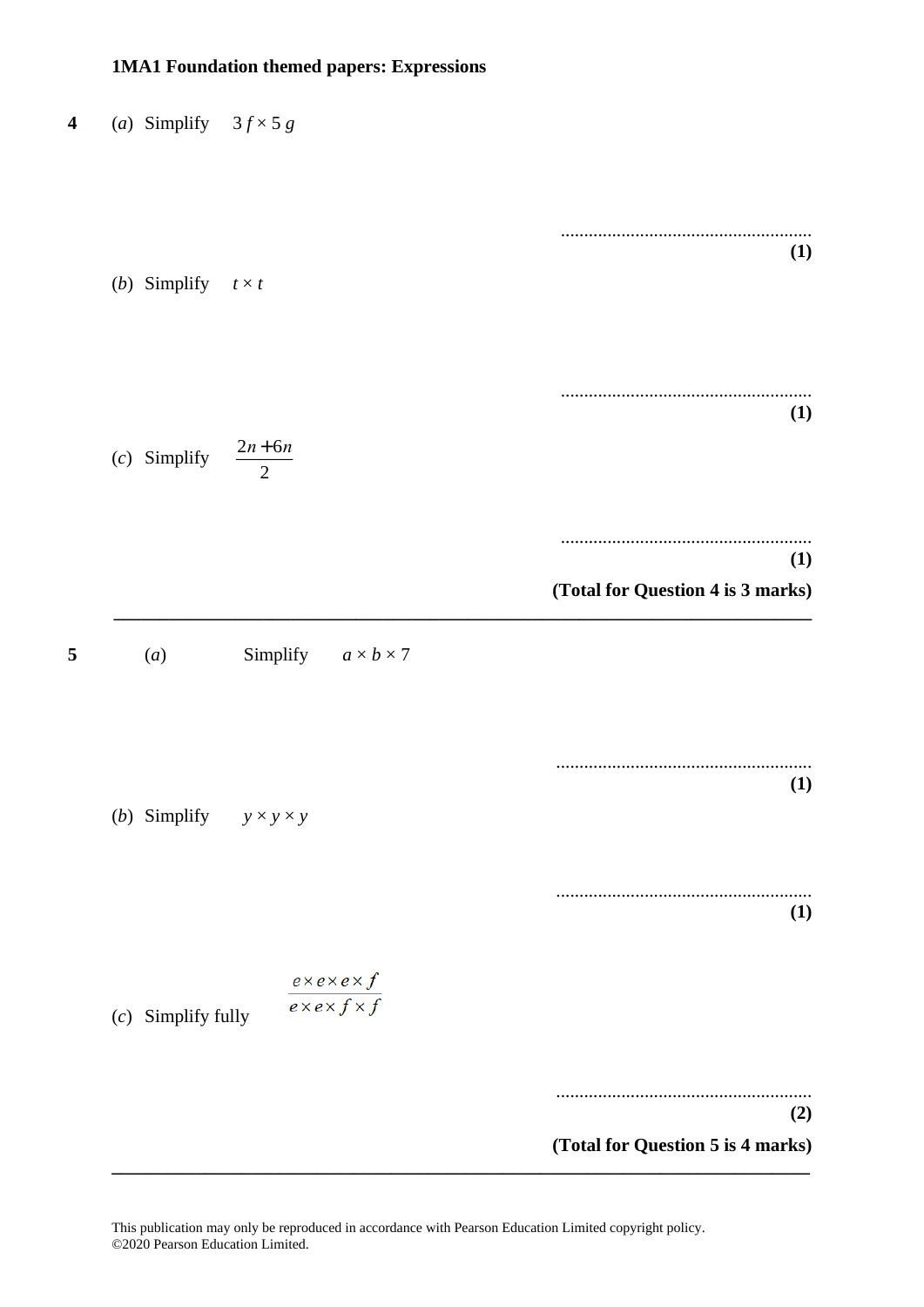# **1MA1 Foundation themed papers: Expressions**

|                                   | (a) Simplify $5p-3p+p$                               |  |
|-----------------------------------|------------------------------------------------------|--|
| (1)                               |                                                      |  |
|                                   | ( <i>b</i> ) Simplify $m^3 + m^3$                    |  |
| (1)                               |                                                      |  |
|                                   | (c) Simplify $10 + 3c + 5d - 7c + d$                 |  |
|                                   |                                                      |  |
|                                   |                                                      |  |
|                                   |                                                      |  |
| (2)                               |                                                      |  |
| (Total for Question 6 is 4 marks) |                                                      |  |
|                                   | (a) Simplify $3m - m - m + 3m$                       |  |
| (1)                               |                                                      |  |
|                                   | ( <i>b</i> ) Simplify $2 \times n \times p \times 4$ |  |
| (1)                               |                                                      |  |
| (Total for Question 7 is 2 marks) |                                                      |  |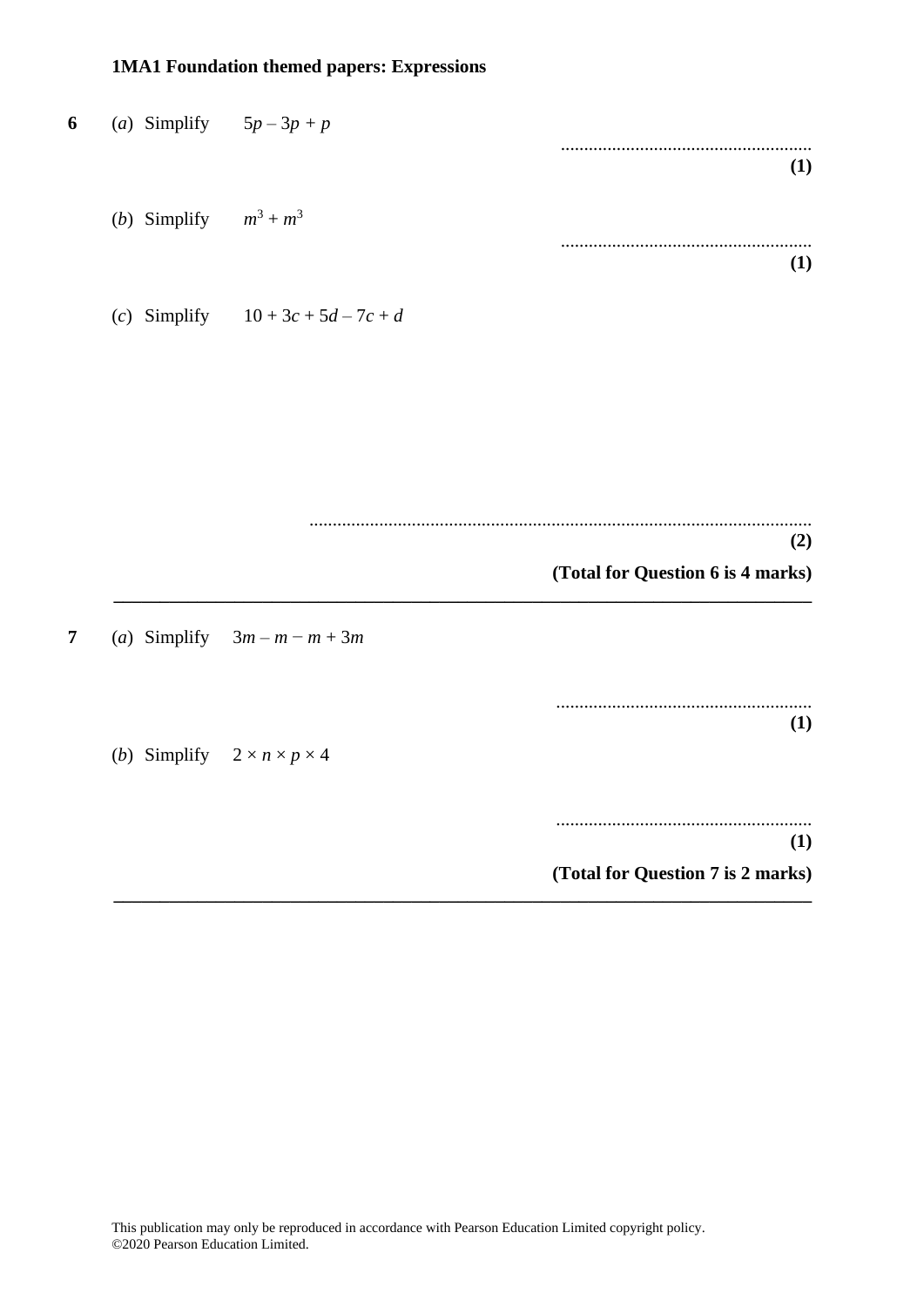# **1MA1 Foundation themed papers: Expressions** (*a*) Simplify  $3 \times 4t$ ....................................................... (**1**) (*b*) Simplify 8*a* – 3*a* + 2*a* ....................................................... (**1**) (**Total for Question 8 is 2 marks**) **\_\_\_\_\_\_\_\_\_\_\_\_\_\_\_\_\_\_\_\_\_\_\_\_\_\_\_\_\_\_\_\_\_\_\_\_\_\_\_\_\_\_\_\_\_\_\_\_\_\_\_\_\_\_\_\_\_\_\_\_\_\_\_\_\_\_\_\_\_\_\_\_\_\_\_ 9** (*a*) Simplify  $(p^2)^5$ ....................................................... **(1)** (*b*) Simplify  $12x^7y^3 \div 6x^3y$ ....................................................... **(2) (Total for Question 9 is 3 marks) \_\_\_\_\_\_\_\_\_\_\_\_\_\_\_\_\_\_\_\_\_\_\_\_\_\_\_\_\_\_\_\_\_\_\_\_\_\_\_\_\_\_\_\_\_\_\_\_\_\_\_\_\_\_\_\_\_\_\_\_\_\_\_\_\_\_\_\_\_\_\_\_\_\_\_**

**10** There are *y* boats on a lake. There are 7 people in each boat.

Write an expression, in terms of *y*, for the total number of people in the boats.

.......................................................

**(Total for Question 10 is 1 mark)**

**\_\_\_\_\_\_\_\_\_\_\_\_\_\_\_\_\_\_\_\_\_\_\_\_\_\_\_\_\_\_\_\_\_\_\_\_\_\_\_\_\_\_\_\_\_\_\_\_\_\_\_\_\_\_\_\_\_\_\_\_\_\_\_\_\_\_\_\_\_\_\_\_\_\_\_**